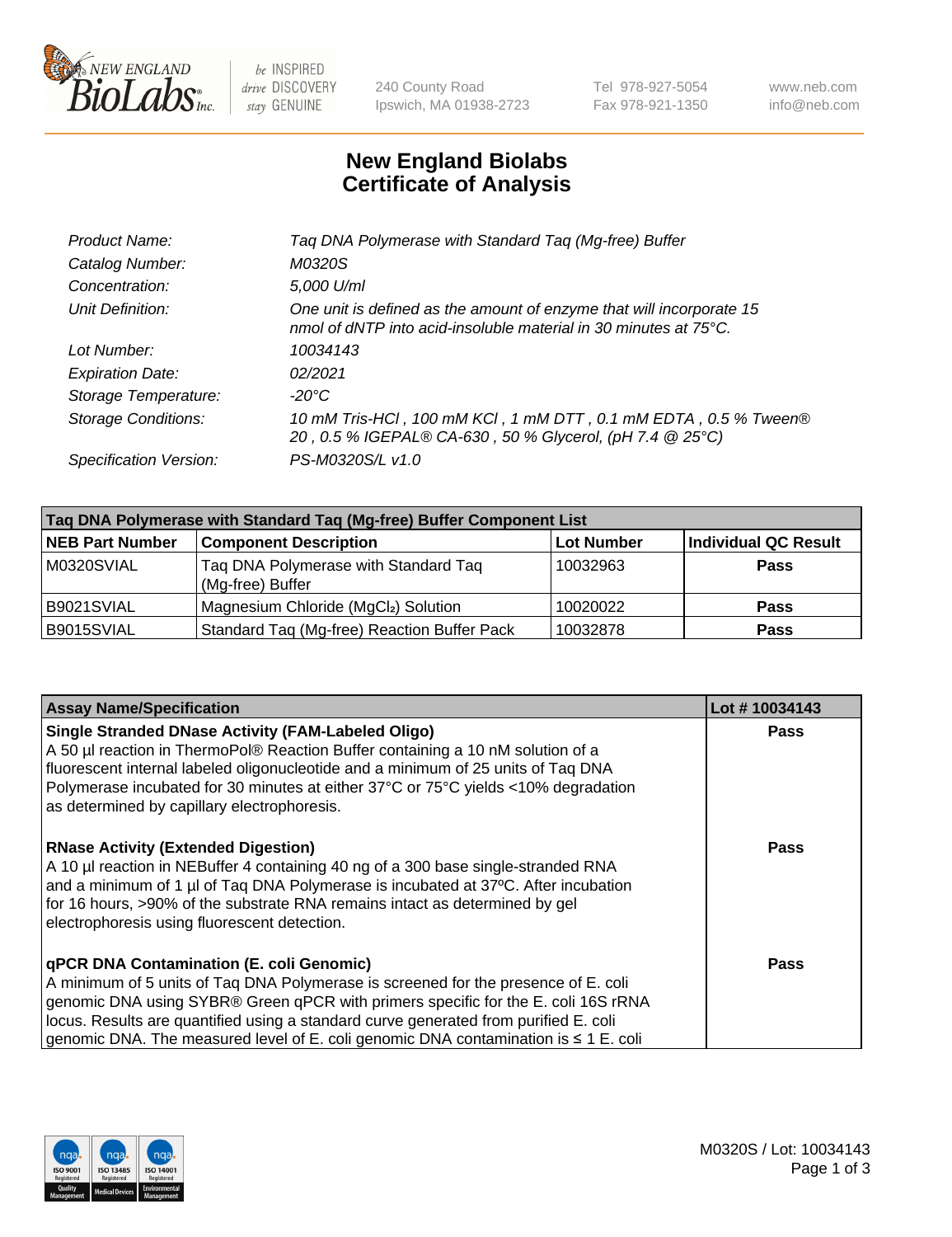

 $be$  INSPIRED drive DISCOVERY stay GENUINE

240 County Road Ipswich, MA 01938-2723 Tel 978-927-5054 Fax 978-921-1350 www.neb.com info@neb.com

| <b>Assay Name/Specification</b>                                                                                                                                                                                                                                                                                                                                        | Lot #10034143 |
|------------------------------------------------------------------------------------------------------------------------------------------------------------------------------------------------------------------------------------------------------------------------------------------------------------------------------------------------------------------------|---------------|
| genome.                                                                                                                                                                                                                                                                                                                                                                |               |
| <b>Protein Purity Assay (SDS-PAGE)</b><br>Taq DNA Polymerase is ≥ 99% pure as determined by SDS-PAGE analysis using Coomassie<br>Blue detection.                                                                                                                                                                                                                       | Pass          |
| <b>Endonuclease Activity (Nicking)</b><br>A 50 µl reaction in ThermoPol® Reaction Buffer containing 1 µg of supercoiled<br>PhiX174 DNA and a minimum of 20 units of Taq DNA Polymerase incubated for 4 hours at<br>either 37°C or 75°C results in <10% conversion to the nicked form as determined by<br>agarose gel electrophoresis.                                  | Pass          |
| <b>Non-Specific DNase Activity (16 Hour)</b><br>A 50 µl reaction in NEBuffer 2 containing 1 µg of T3 DNA in addition to a reaction<br>containing Lambda-HindIII DNA and a minimum of 5 units of Taq DNA Polymerase<br>incubated for 16 hours at 37°C results in a DNA pattern free of detectable nuclease<br>degradation as determined by agarose gel electrophoresis. | Pass          |
| PCR Amplification (5.0 kb Lambda DNA)<br>A 50 µl reaction in Standard Taq (Mg-free) Reaction Buffer plus 1.5 mM MgCl2 in the<br>presence of 200 µM dNTPs and 0.2 µM primers containing 5 ng Lambda DNA with 1.25<br>units of Taq DNA Polymerase for 25 cycles of PCR amplification results in the<br>expected 5.0 kb product.                                          | Pass          |
| <b>Phosphatase Activity (pNPP)</b><br>A 200 µl reaction in 1M Diethanolamine, pH 9.8, 0.5 mM MgCl2 containing 2.5 mM<br>p-Nitrophenyl Phosphate (pNPP) and a minimum of 100 units Taq DNA Polymerase<br>incubated for 4 hours at 37°C yields <0.0001 unit of alkaline phosphatase activity<br>as determined by spectrophotometric analysis.                            | Pass          |

This product has been tested and shown to be in compliance with all specifications.